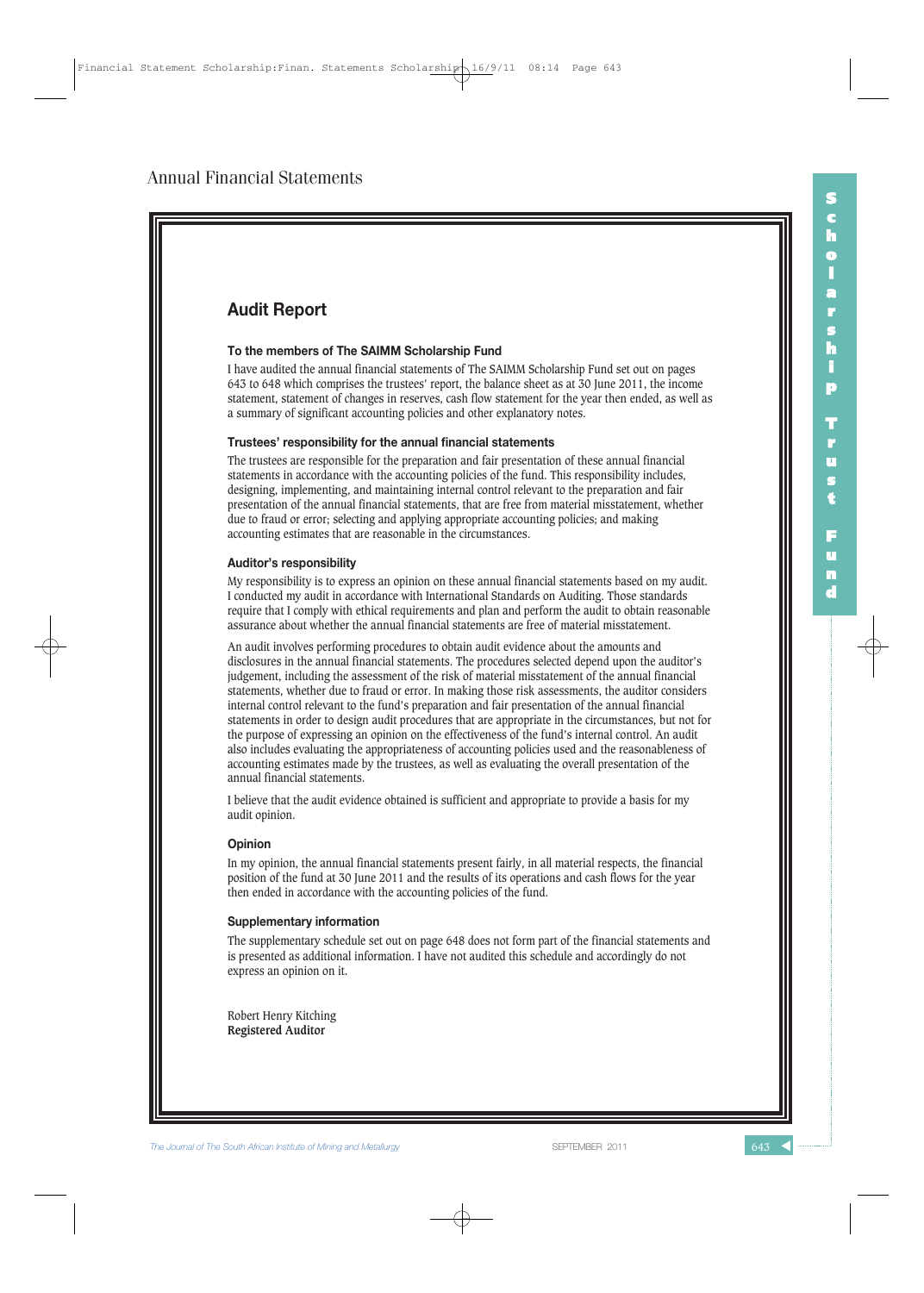# **The Southern African Institute of Mining and Metallurgy**

**The SAIMM Scholarship Fund** (Registration number IT 6837/02)

**Financial statements** *for the year ended 30 June 2011*

### **Trustees' responsibilities and approval**

The trustees are to maintain adequate accounting records and are responsible for the content and integrity of the annual financial statements and related financial information included in this report. It is their responsiblity to ensure that the annual financial statements fairly present the state of affairs of the fund as at the end of the financial year and the results of its operations and cash flows for the period then ended, in conformity with the accounting policies of the fund. The external auditors are engaged to express an independent opinion on the annual financial statements.

The annual financial statements are prepared in accordance with the accounting policies of the fund and are based upon appropriate accounting policies consistently applied and supported by reasonable and prudent judgements and estimates.

The trustees acknowledge that they are ultimately responsible for the system of internal financial control established by the fund and place considerable importance on maintaining a strong control environment. To enable the trustees to meet these responsibilities, the trustees set standards for internal control aimed at reducing the risk of error or loss in a cost-effective manner. The standards include the proper delegation of responsibilities within a clearly defined framework, effective accounting procedures, and adequate segregation of duties to ensure an acceptable level of risk. These controls are monitored throughout the fund and all employees are required to maintain the highest ethical standards in ensuring the fund's business is conducted in a manner that in all reasonable circumstances is above reproach. The focus of risk management in the fund is on identifying, assessing, managing, and monitoring all known forms of risk across the fund. While operating risk cannot be fully eliminated, the fund endeavours to minimize it by ensuring that appropriate infrastructure, controls, systems, and ethical behaviour are applied and managed within predetermined procedures and constraints.

The trustees are of the opinion that the system of internal control provides reasonable assurance that the financial records may be relied on for the preparation of the annual financial statements. However, any system of internal financial control can provide only reasonable, and not absolute, assurance against material misstatement or loss.

The annual financial statements set out on pages 643–648, which have been prepared on the going concern basis, were approved on 2 August 2011 and are signed by:

Financial statement signed by: M.H. Rogers

Financial statement signed by: R.P. Mohring

Chairman Vice-chairman

▲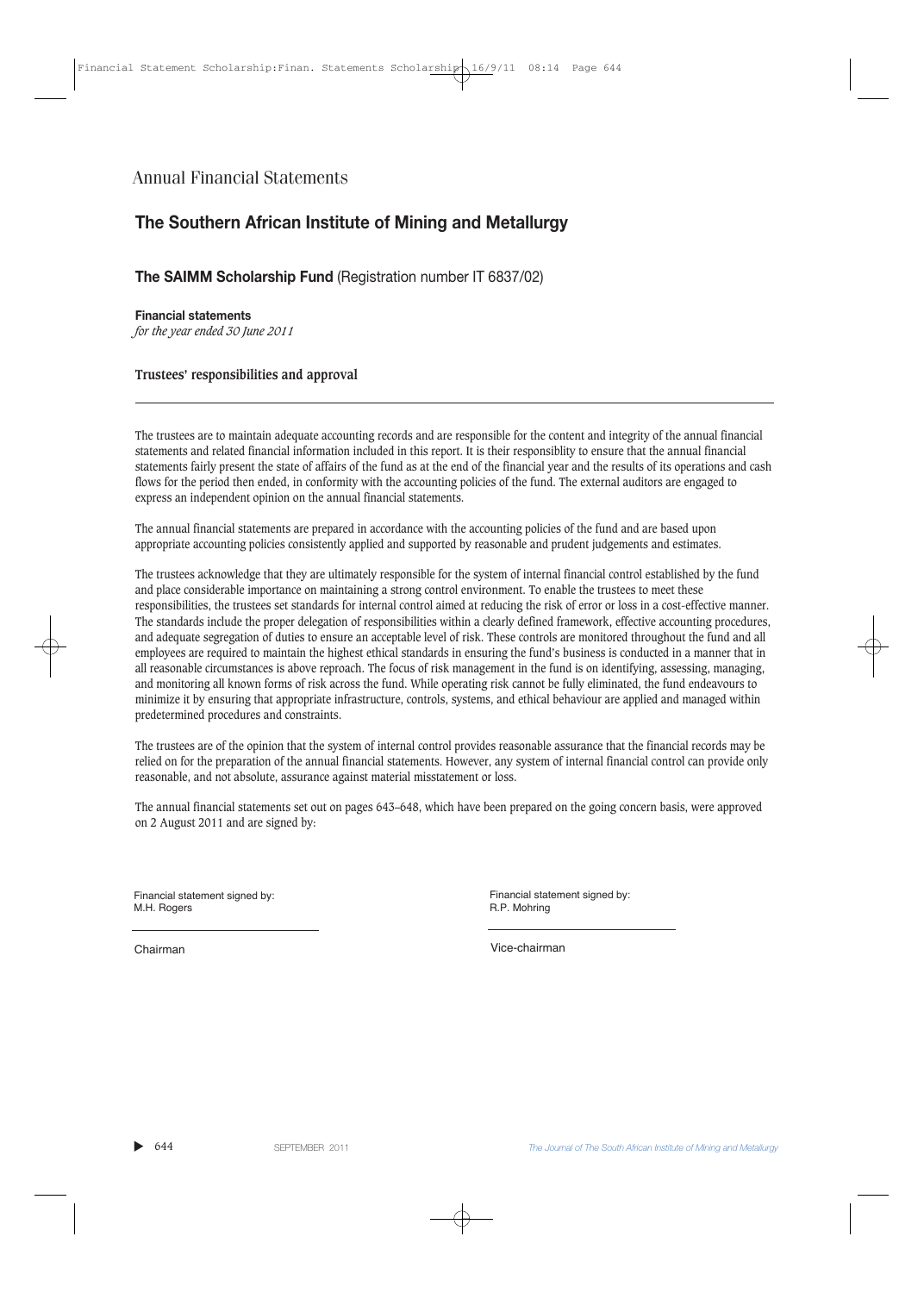# **The Southern African Institute of Mining and Metallurgy**

## **The SAIMM Scholarship Fund** (Registration number IT 6837/02)

#### **Financial statements**

*for the year ended 30 June 2011*

### **Trustees' report**

The trustees submit their report for the year ended 30 June 2011. This report forms part of the annual financial statements.

## 1. **Registration**

The fund was registered as a trust on 11 November 2002 with registration number IT 6837/02. The fund can sue and be sued in its own name.

## 2. **Review of activities**

## **Main business and operations**

- The principal objects of the fund are to:
	- (1) support and promote, foster and advance the interests of the minerals industry by providing the beneficiaries with funds to be used to support the education of the students in the minerals industry;
	- (2) to collect monies and accept contributions in monies or otherwise by way of donations, bequests or otherwise and to apply the same or the income therefrom for all or any of the objects set out in (1) above.
- The principal address of the fund is 5th Floor, Chamber of Mines Building, 5 Hollard Street, Johannesburg. The fund has no full-time employees and is administered by The Southern African Institute of Mining and Metallurgy.

## **The SAIMM Scholarship Fund** (Registration number IT 6837/02)

#### **Balance sheet** *at 30 June 2011*

| $\mathfrak{m}\circ\mathfrak{c}$ for $\mathfrak{r}\circ\mathfrak{r}$ |            |                      |                      |
|---------------------------------------------------------------------|------------|----------------------|----------------------|
|                                                                     | Note $(s)$ | 2011<br>$\mathbb{R}$ | 2010<br>$\mathbb{R}$ |
| Assets                                                              |            |                      |                      |
| Current assets<br>Cash and cash equivalents                         |            | 48 856               | 111 210              |
| <b>Total assets</b>                                                 |            | 48 856               | 111 210              |
| Reserves and liabilities                                            |            |                      |                      |
| <b>Reserves</b>                                                     |            |                      |                      |
| Founding settlement                                                 |            | 1 000                | 1 000                |
| Accumulated deficit                                                 |            | (589 026)            | (427058)             |
|                                                                     |            | (588026)             | (426058)             |
| Liabilities                                                         |            |                      |                      |
| Non-current liabilities                                             |            |                      |                      |
| The Southern African Institute of Mining and Metallurgy             | 2          | 636 882              | 537 268              |
| Total reserves and liabilities                                      |            | 48 856               | 111 210              |
| The Journal of The South African Institute of Mining and Metallurgy |            | SEPTEMBER 2011       | 645                  |

**S c h o l a r s h i p T r u s t F u n d**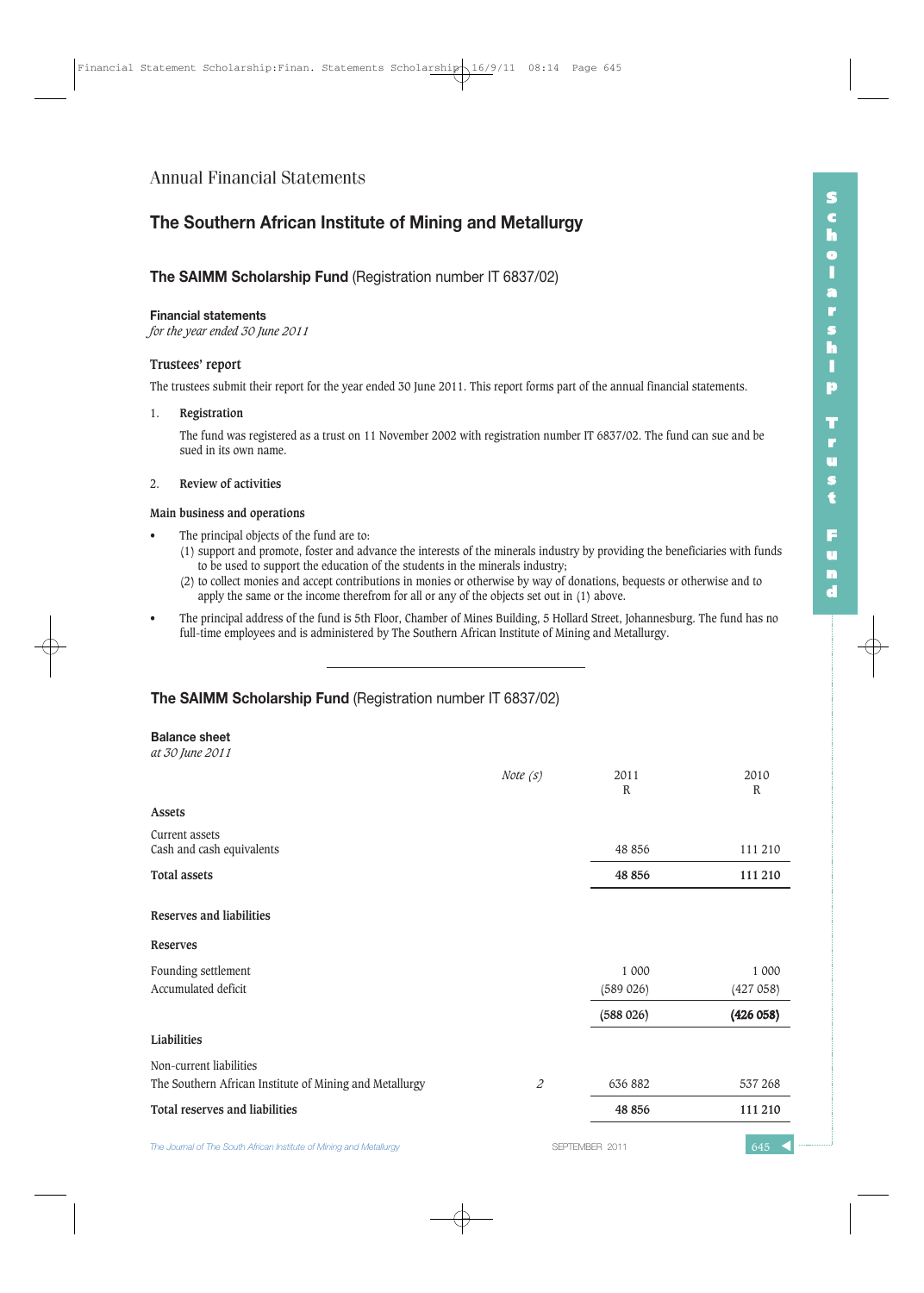# **The Southern African Institute of Mining and Metallurgy**

# **The SAIMM Scholarship Fund** (Registration number IT 6837/02)

## **Income statement**

*for the year ended 30 June 2011*

|                                                                     | Note(S)                                | 2011<br>R                 | 2010<br>R                        |
|---------------------------------------------------------------------|----------------------------------------|---------------------------|----------------------------------|
| Donations received                                                  |                                        | 255 834                   | 190 690                          |
| Donations made and administration expenses                          |                                        | (425927)                  | (517846)                         |
| Operating deficit                                                   |                                        | (170093)                  | (327156)                         |
| Investment revenue                                                  |                                        | 8 1 2 5                   | 4 4 8 7                          |
| Deficit for the period                                              |                                        | (161968)                  | (322 669)                        |
| Statement of changes in reserves<br>for the year ended 30 June 2010 |                                        |                           |                                  |
|                                                                     | Founding<br>settlement<br>$\mathbb{R}$ | Retained<br>earnings<br>R | Total<br>reserves<br>$\mathbb R$ |
| Balance at 1 July 2009                                              | 1 000                                  | (104 389)                 | (103 389)                        |
| Changes<br>Deficit for the year                                     |                                        | (322 669)                 | (322 669)                        |
| Total changes                                                       |                                        | (322 669)                 | (322 669)                        |
| Balance at 1 July 2010                                              | 1 000                                  | (427058)                  | (426058)                         |
| Changes<br>Deficit for the year                                     |                                        | (161968)                  | (161968)                         |
| Total changes                                                       |                                        | (161968)                  | (161968)                         |
| Balance at 30 June 2011                                             | 1 000                                  | (589 026)                 | (588026)                         |
| <b>Cash flow statement</b><br>for the year ended 30 June 2011       | Note(s)                                | 2011<br>${\bf R}$         | 2010<br>$\mathbb R$              |
| Cash flows from operating activities                                |                                        |                           |                                  |
| Cash generated from (used in) operations<br>Interest income         |                                        | (170093)<br>8 1 2 5       | (327156)<br>4 4 8 7              |
| Net cash from operating activities                                  |                                        | (161968)                  | (322 669)                        |
| Cash flows from investing activities                                |                                        |                           |                                  |
| Proceeds from loans from group companies                            |                                        | 99 614                    | 241 067                          |
| Net cash from investing activities                                  |                                        | 99 614                    | 241 067                          |
| Total cash movement for the period                                  |                                        | (62 354)                  | (81602)                          |
| Cash at the beginning of the period                                 |                                        | 111 210                   | 192812                           |
|                                                                     |                                        | 48 856                    | 111 210                          |

 $\blacktriangleright$  646

646 SEPTEMBER 2011 *The Journal of The South African Institute of Mining and Metallurgy*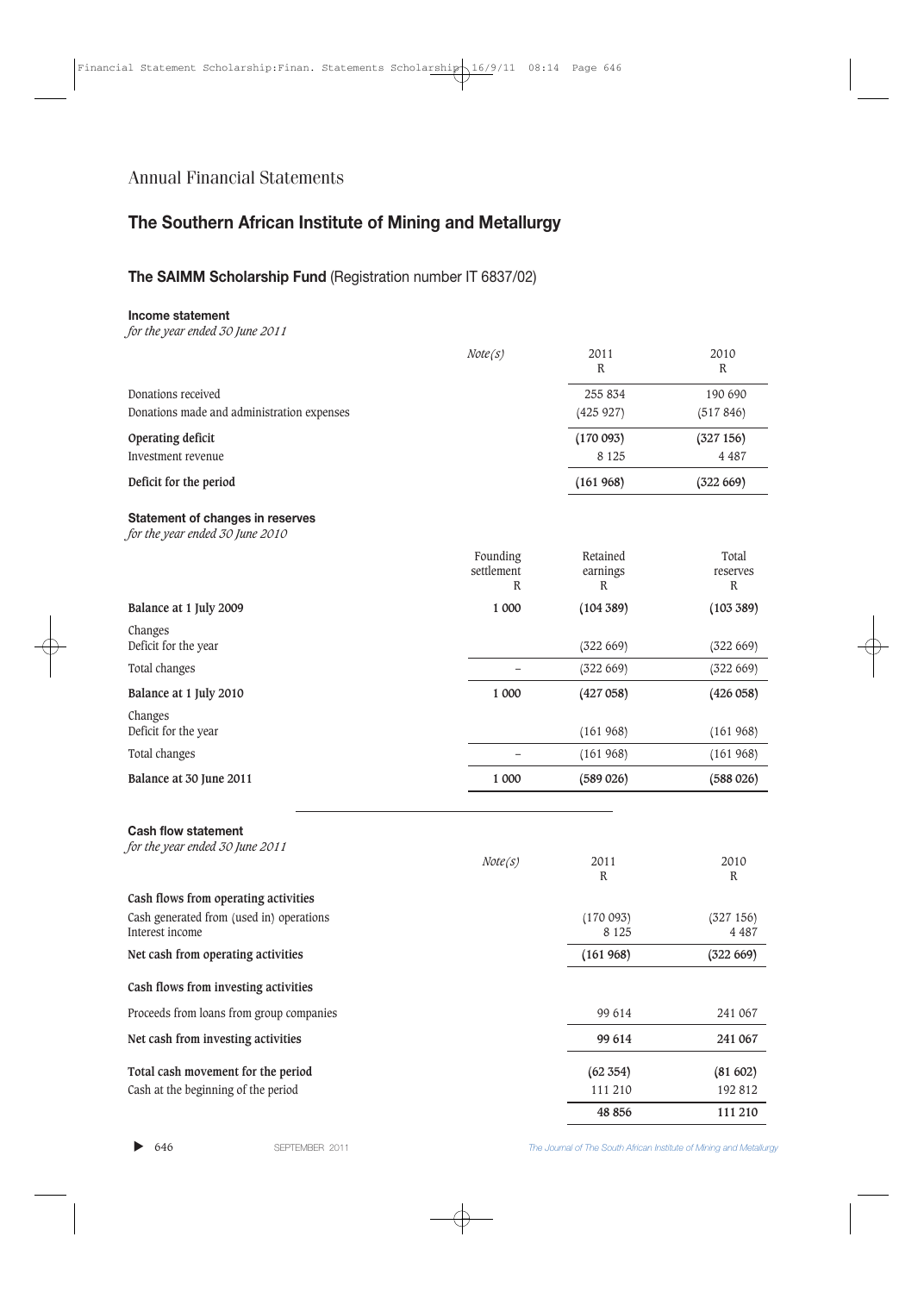## **The Southern African Institute of Mining and Metallurgy**

## **The SAIMM Scholarship Fund** (Registration number IT 6837/02)

#### **Financial statements**

*for the year ended 30 June 2011*

#### **Accounting policies**

#### **1. Presentation of financial statements**

The annual financial statements have been prepared in accordance with accounting policies of the fund. The annual financial statements have been prepared on the historical cost basis, except for the measurement of certain financial instruments at fair value, and incorporate the principal accounting policies set out below.

#### 1.1 **Significant judgements**

In preparing the annual financial statements, the trustees are required to make estimates and assumptions that affect the amounts represented in the annual financial statements and related disclosures. Use of available information and the application of judgement is inherent in the formation of estimates. Actual results in the future could differ from these estimates, which may be material to the annual financial statements.

#### 1.2 **Financial instruments**

## 1.2.1 **Initial recognition**

The fund classifies financial instruments, or their component parts, on initial recognition as a financial asset, a financial liability or an equity instrument in accordance with the substance of the contractual arrangement.

Financial assets and financial liabilities are recognized on the fund's balance sheet when the fund becomes party to the contractual provisions of the instrument.

Financial assets and liabilities are recognized initially at cost; transaction costs that are directly attributable to the acquisition or issue of the financial instrument are added to the cost.

Assets carried at fair value: the change in fair value shall be recognized in profit or loss or in equity, as appropriate.

#### 1.2.2 **Subsequent measurement**

After initial recognition, financial assets are measured as follows:

- Loans and receivables and held-to-maturity investments are measured at amortized cost using the effective interest method
- Investments in equity instruments that do not have a quoted market price in an active market and whose fair value cannot be reliably measured, are measured at cost
- Other financial assets, including derivatives, at fair values, without any deduction for transaction costs, which may arise on sale or other disposal.

After initial recognition, financial liabilities are measured as follows:

- Financial liabilities at fair value through profit or loss, including derivatives that are liabilities, are measured at fair value
- Other financial liabilities are measured at amortized cost using the effective interest method.

#### **1.3 Loans receivable/payable**

This includes the loan to The Southern African Institute of Mining and Metallurgy, which earns no interest and has no repayment terms. This loan is carried at cost.

#### **1.4 Revenue**

Revenue comprises contributions received from donors and is recognized on receipt.

**The Journal of The South African Institute of Mining and Metallurgy Separate SEPTEMBER 2011** 

**S c h o l a r s h i p**

**T r u s t**

**F u n d**